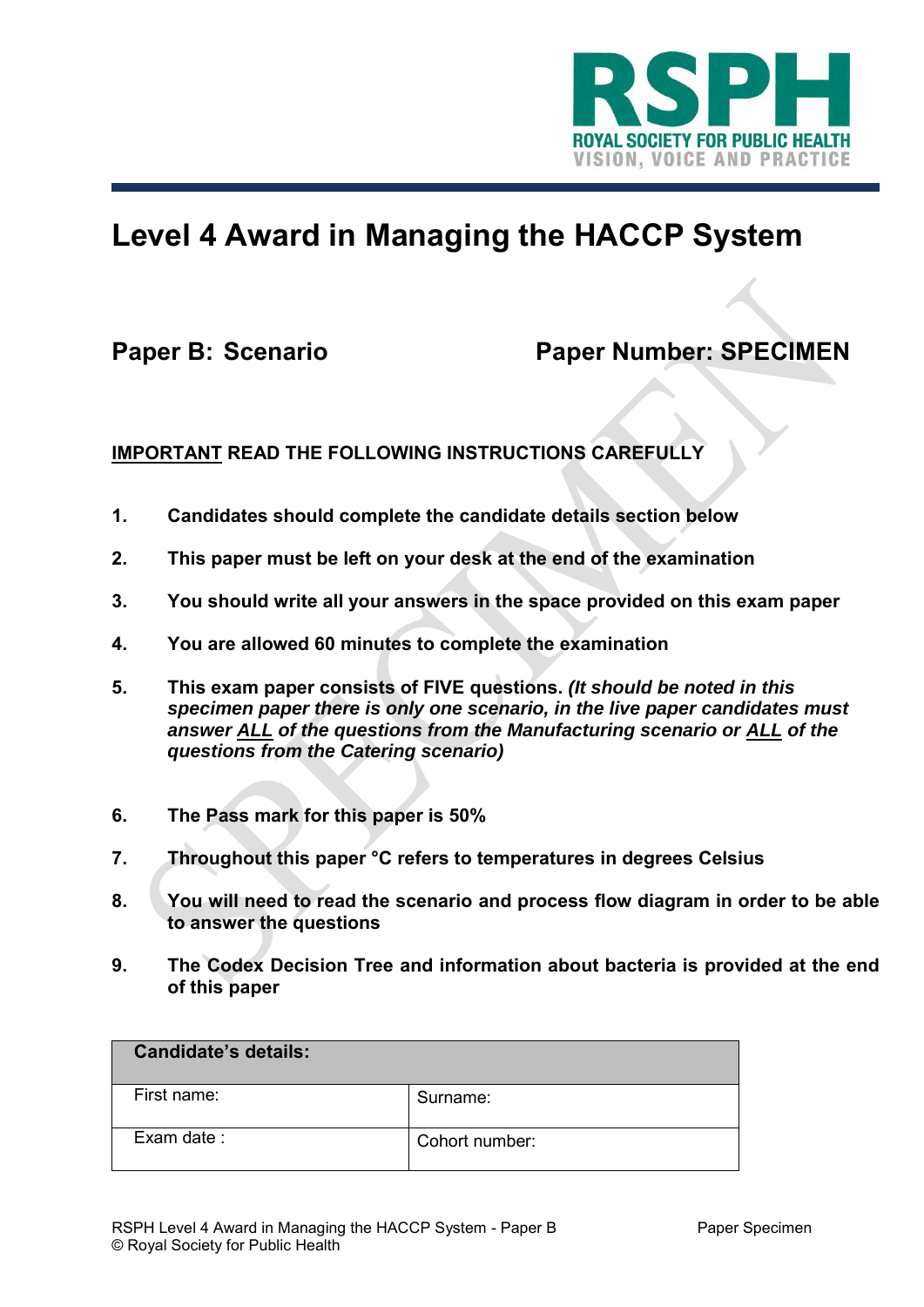#### **Manufacturing Scenario**

You are the HACCP team leader in a small manufacturing unit producing a range of cooked meat pies for sale to catering and independent retail outlets in your local area. The business is currently expanding and new equipment is being installed in response to additional orders from major retailers.

There is already a comprehensive prerequisite programme in place which operates alongside an established food safety management system based on HACCP principles.

A pie production line is currently being installed for the manufacture of a new range of pies, one of which is a steak pie. The steak pie filling is made from fresh beef, a dry mix (containing thickener and seasonings) and water. The fresh beef is supplied to you diced and ready to use by an approved local meat supplier and the dry mix is blended to your specification by an approved supplier. Short-crust pastry for the pie base and lid is mixed in a separate part of the manufacturing unit and is held in chilled storage until required on the pie production line. Packaging includes an aluminium foil base for the pie and a pre-printed display carton. The pies are packed for delivery to the customer in a returnable plastic shipping tray.

*The scope of the HACCP study is to include the contamination, multiplication and survival of pathogens (for example: Salmonella sp., Campylobacter sp. and E. coli O157 and Clostridium perfringens) as these have been identified as potential microbial hazards in the manufacture of the steak pie. In addition, physical hazards such as metal, glass/hard brittle plastic, stones and bone fragments are also to be considered.*

After reviewing the process flow diagram, it is realised that there is no step which would control contamination of the product by metal. It is therefore decided to install a metal detector.

The company you have chosen to install the metal detection equipment advise you that their units need to be checked on a regular basis to confirm that they are working to optimum sensitivity. They recommend this takes place at the start and end of a production run and at pre-determined intervals in between as a minimum frequency.

Checking is usually carried out by passing a 'dummy' steak pie through the unit which contains a plastic test rod with a sphere of ferrous metal embedded into it. The size of the ferrous metal sphere corresponds to the minimum size that can be reasonably expected to be detected in the product.

The 'dummy' steak pie should be rejected every time it passes through the metal detection unit.

(NB: detecting for non-ferrous metal would not be appropriate for this product as it is baked and packed in an aluminium foil pie base – i.e. a non-ferrous metal).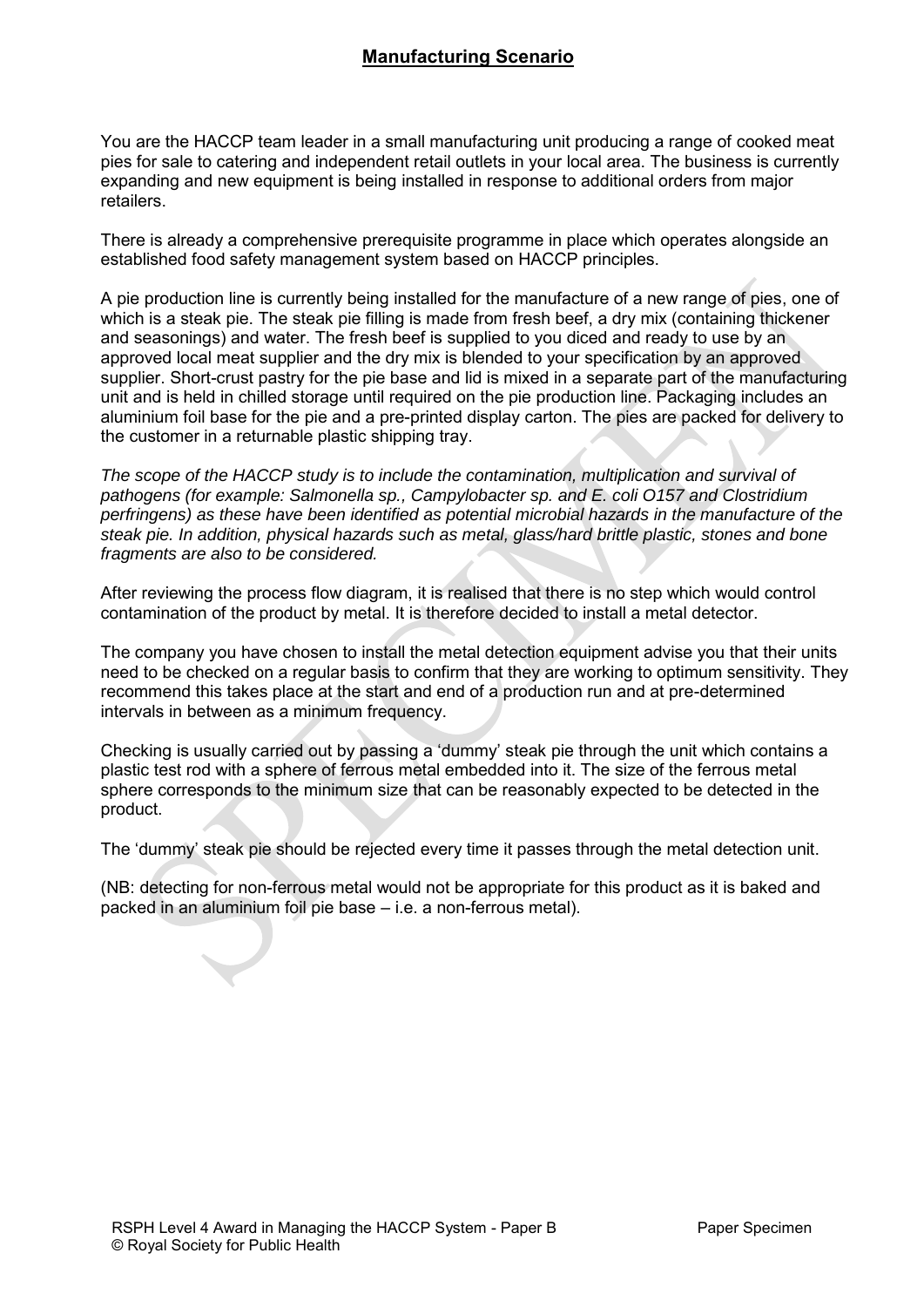

#### **Outline flow diagram for production of steak pie**

RSPH Level 4 Award in Managing the HACCP System - Paper B Paper Specimen © Royal Society for Public Health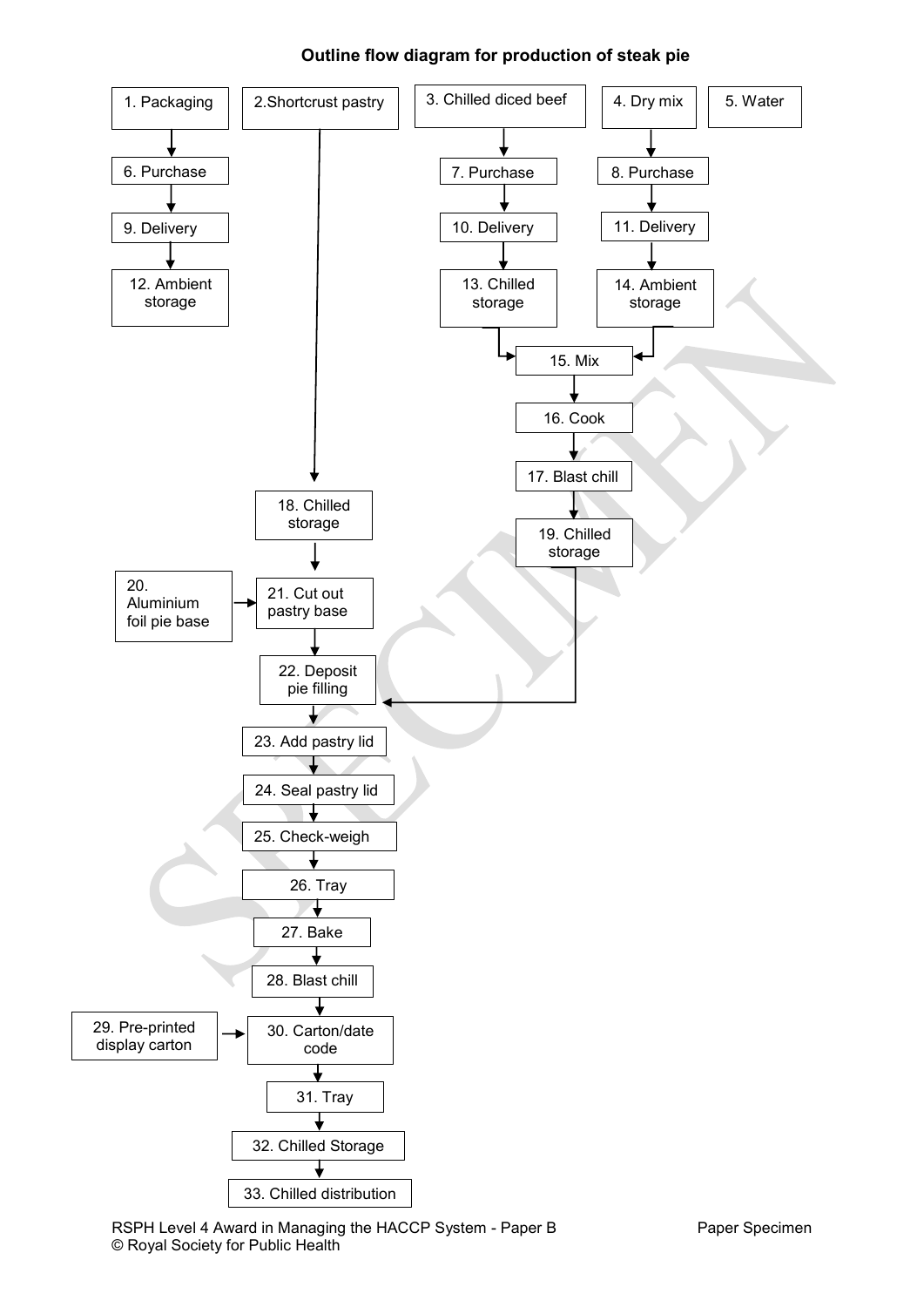| a                | 5 marks<br>The hazard of metal could occur at a number of process steps. Define<br>the hazard of metal, to include the cause/source, at the following<br>process steps. |
|------------------|-------------------------------------------------------------------------------------------------------------------------------------------------------------------------|
|                  | 7 Purchase (chilled diced beef)<br>8 Purchase (dry mix)                                                                                                                 |
|                  | 15 Mix<br>21 Cut out pastry base<br>22 Deposit pie filling                                                                                                              |
|                  |                                                                                                                                                                         |
| <b>Answer</b>    |                                                                                                                                                                         |
|                  |                                                                                                                                                                         |
|                  |                                                                                                                                                                         |
|                  |                                                                                                                                                                         |
|                  |                                                                                                                                                                         |
|                  |                                                                                                                                                                         |
|                  |                                                                                                                                                                         |
|                  |                                                                                                                                                                         |
|                  |                                                                                                                                                                         |
|                  |                                                                                                                                                                         |
|                  |                                                                                                                                                                         |
|                  |                                                                                                                                                                         |
|                  |                                                                                                                                                                         |
|                  |                                                                                                                                                                         |
| $\mathbf b$<br>1 | Outline the control measure(s) that should be in place, prior to<br>5 marks                                                                                             |
|                  | installing the metal detector, to prevent or reduce the hazard of metal<br>at each of the FIVE process steps outlined above.                                            |
| <b>Answer</b>    |                                                                                                                                                                         |
|                  |                                                                                                                                                                         |
|                  |                                                                                                                                                                         |
|                  |                                                                                                                                                                         |
|                  |                                                                                                                                                                         |
|                  |                                                                                                                                                                         |
|                  |                                                                                                                                                                         |
|                  |                                                                                                                                                                         |
|                  |                                                                                                                                                                         |
|                  |                                                                                                                                                                         |
|                  |                                                                                                                                                                         |
|                  |                                                                                                                                                                         |
|                  |                                                                                                                                                                         |
|                  |                                                                                                                                                                         |
|                  |                                                                                                                                                                         |
|                  |                                                                                                                                                                         |
|                  |                                                                                                                                                                         |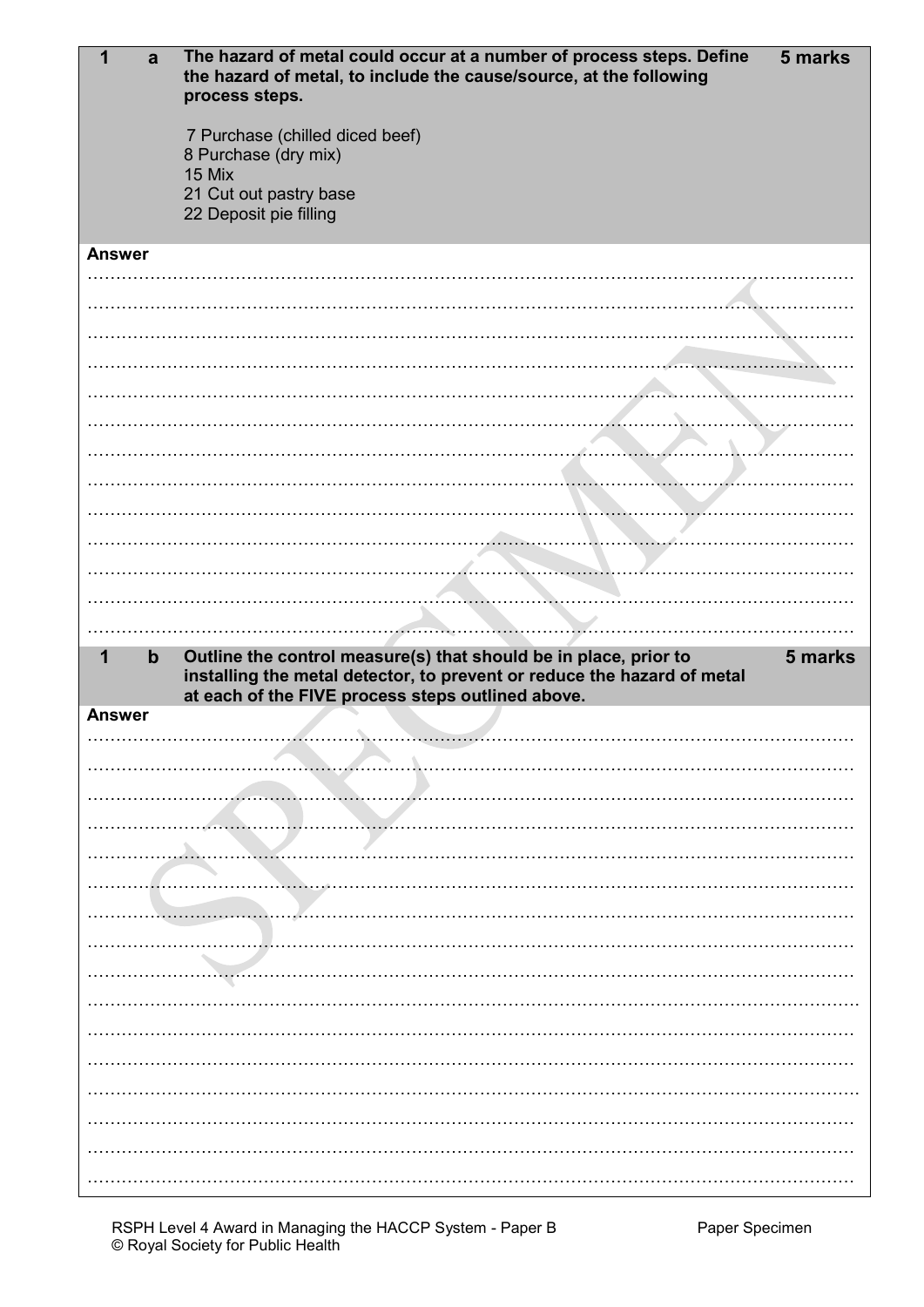| $\mathbf{2}$<br>a               | 5 marks<br>The HACCP team decide that a new process step of sieving should be<br>added to the process, after process step 14 and before process step<br>15. They believe this step will be a critical control point, explain how<br>they could have reached this conclusion. |
|---------------------------------|------------------------------------------------------------------------------------------------------------------------------------------------------------------------------------------------------------------------------------------------------------------------------|
| <b>Answer</b>                   |                                                                                                                                                                                                                                                                              |
|                                 |                                                                                                                                                                                                                                                                              |
|                                 |                                                                                                                                                                                                                                                                              |
|                                 |                                                                                                                                                                                                                                                                              |
|                                 |                                                                                                                                                                                                                                                                              |
|                                 |                                                                                                                                                                                                                                                                              |
|                                 |                                                                                                                                                                                                                                                                              |
|                                 |                                                                                                                                                                                                                                                                              |
|                                 |                                                                                                                                                                                                                                                                              |
|                                 |                                                                                                                                                                                                                                                                              |
|                                 |                                                                                                                                                                                                                                                                              |
|                                 |                                                                                                                                                                                                                                                                              |
|                                 |                                                                                                                                                                                                                                                                              |
|                                 |                                                                                                                                                                                                                                                                              |
|                                 |                                                                                                                                                                                                                                                                              |
|                                 |                                                                                                                                                                                                                                                                              |
|                                 |                                                                                                                                                                                                                                                                              |
|                                 |                                                                                                                                                                                                                                                                              |
| $\mathbf b$<br>$\boldsymbol{2}$ | Explain how the HACCP team could determine the critical limit for<br>5 marks                                                                                                                                                                                                 |
| <b>Answer</b>                   | process step 16 Cook.                                                                                                                                                                                                                                                        |
|                                 |                                                                                                                                                                                                                                                                              |
|                                 |                                                                                                                                                                                                                                                                              |
|                                 |                                                                                                                                                                                                                                                                              |
|                                 |                                                                                                                                                                                                                                                                              |
|                                 |                                                                                                                                                                                                                                                                              |
|                                 |                                                                                                                                                                                                                                                                              |
|                                 |                                                                                                                                                                                                                                                                              |
|                                 |                                                                                                                                                                                                                                                                              |
|                                 |                                                                                                                                                                                                                                                                              |
|                                 |                                                                                                                                                                                                                                                                              |
|                                 |                                                                                                                                                                                                                                                                              |
|                                 |                                                                                                                                                                                                                                                                              |
|                                 |                                                                                                                                                                                                                                                                              |
|                                 |                                                                                                                                                                                                                                                                              |
|                                 |                                                                                                                                                                                                                                                                              |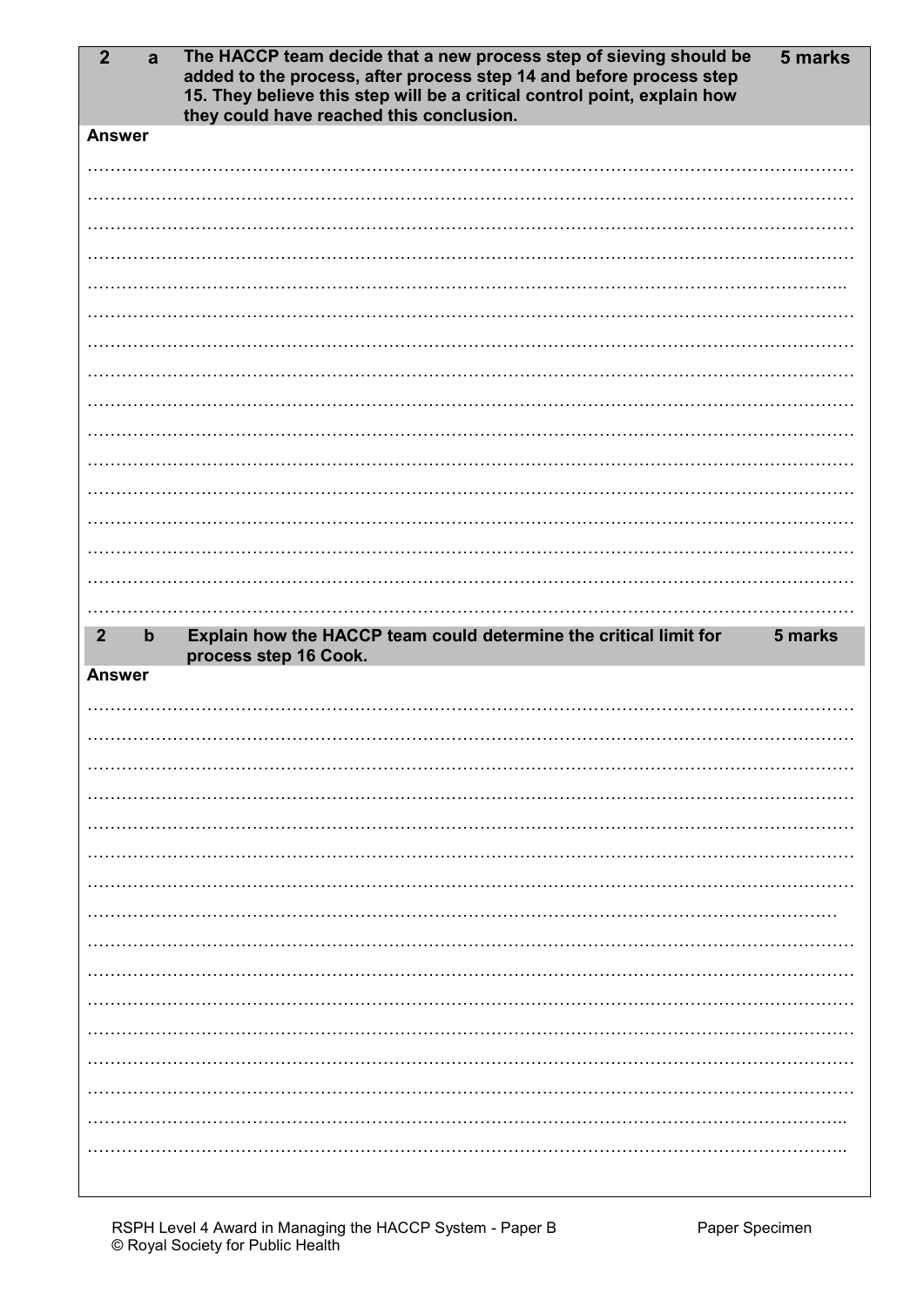| $\mathbf{3}$  | a           | Explain the factors that would need to be considered when developing<br>the monitoring procedure for process step 16 Cook.                                                                                       | 5 marks |
|---------------|-------------|------------------------------------------------------------------------------------------------------------------------------------------------------------------------------------------------------------------|---------|
| <b>Answer</b> |             |                                                                                                                                                                                                                  |         |
|               |             |                                                                                                                                                                                                                  |         |
|               |             |                                                                                                                                                                                                                  |         |
|               |             |                                                                                                                                                                                                                  |         |
|               |             |                                                                                                                                                                                                                  |         |
|               |             |                                                                                                                                                                                                                  |         |
|               |             |                                                                                                                                                                                                                  |         |
|               |             |                                                                                                                                                                                                                  |         |
|               |             |                                                                                                                                                                                                                  |         |
|               |             |                                                                                                                                                                                                                  |         |
|               |             |                                                                                                                                                                                                                  |         |
|               |             |                                                                                                                                                                                                                  |         |
|               |             |                                                                                                                                                                                                                  |         |
|               |             |                                                                                                                                                                                                                  |         |
|               |             |                                                                                                                                                                                                                  |         |
|               |             |                                                                                                                                                                                                                  |         |
|               |             |                                                                                                                                                                                                                  |         |
|               |             |                                                                                                                                                                                                                  |         |
| $\mathbf{3}$  | $\mathbf b$ | At a routine temperature measurement at process step 32, chilled<br>storage, the temperature of the store was found to be above the set<br>critical limit. Describe the corrective actions that would be needed. | 5 marks |
| <b>Answer</b> |             |                                                                                                                                                                                                                  |         |
|               |             |                                                                                                                                                                                                                  |         |
|               |             |                                                                                                                                                                                                                  |         |
|               |             |                                                                                                                                                                                                                  |         |
|               |             |                                                                                                                                                                                                                  |         |
|               |             |                                                                                                                                                                                                                  |         |
|               |             |                                                                                                                                                                                                                  |         |
|               |             |                                                                                                                                                                                                                  |         |
|               |             |                                                                                                                                                                                                                  |         |
|               |             |                                                                                                                                                                                                                  |         |
|               |             |                                                                                                                                                                                                                  |         |
|               |             |                                                                                                                                                                                                                  |         |
|               |             |                                                                                                                                                                                                                  |         |
|               |             |                                                                                                                                                                                                                  |         |
|               |             |                                                                                                                                                                                                                  |         |
|               |             |                                                                                                                                                                                                                  |         |
|               |             |                                                                                                                                                                                                                  |         |
|               |             |                                                                                                                                                                                                                  |         |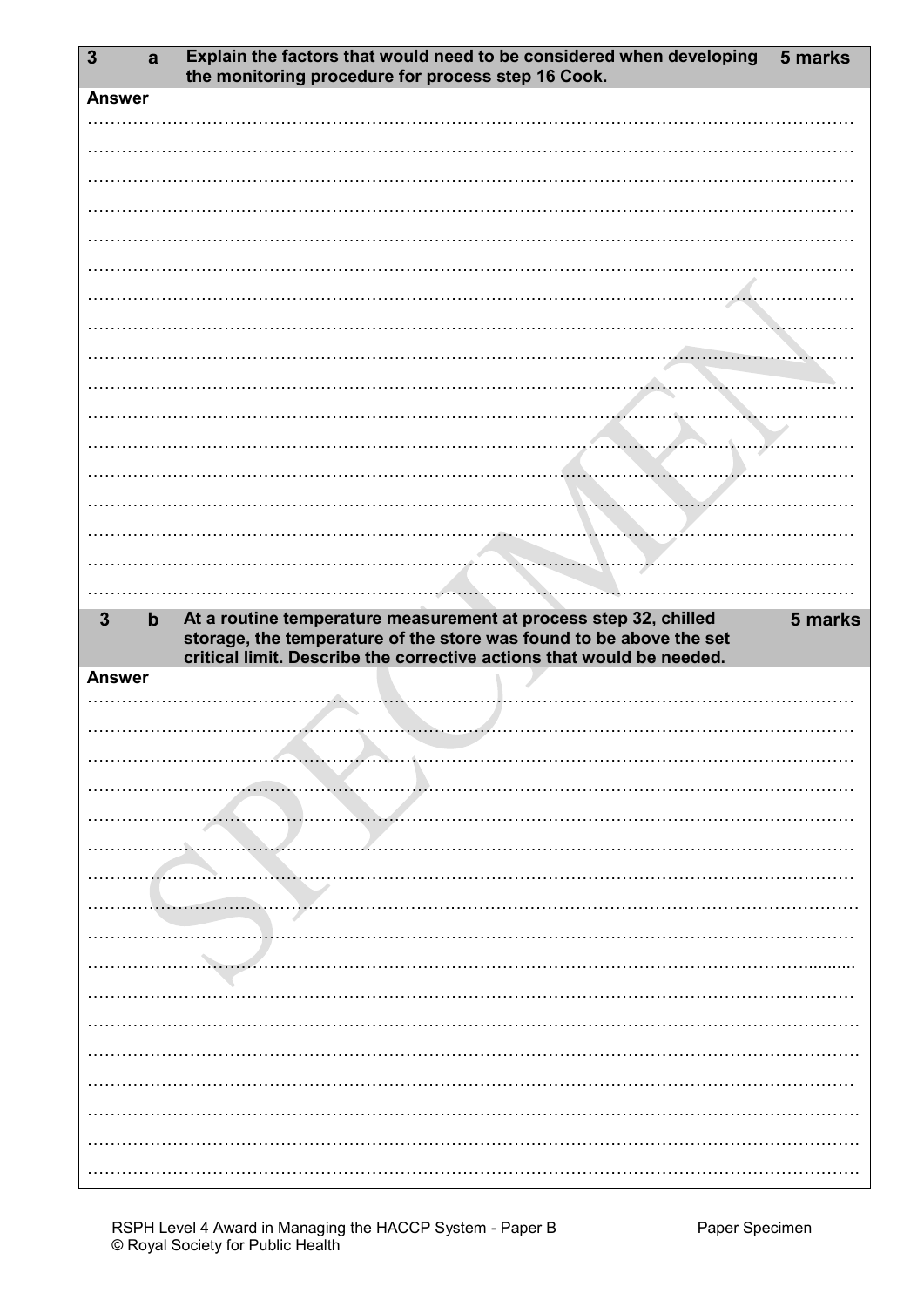| $\overline{\mathbf{4}}$ | $\mathbf{a}$  | The HACCP team decide that process step 16 is a critical control point<br>(CCP). Describe how this CCP could be validated. | 5 marks |
|-------------------------|---------------|----------------------------------------------------------------------------------------------------------------------------|---------|
|                         | <b>Answer</b> |                                                                                                                            |         |
|                         |               |                                                                                                                            |         |
|                         |               |                                                                                                                            |         |
|                         |               |                                                                                                                            |         |
|                         |               |                                                                                                                            |         |
|                         |               |                                                                                                                            |         |
|                         |               |                                                                                                                            |         |
|                         |               |                                                                                                                            |         |
|                         |               |                                                                                                                            |         |
|                         |               |                                                                                                                            |         |
|                         |               |                                                                                                                            |         |
|                         |               |                                                                                                                            |         |
|                         |               |                                                                                                                            |         |
|                         |               |                                                                                                                            |         |
|                         |               |                                                                                                                            |         |
|                         |               |                                                                                                                            |         |
| $\overline{4}$          | $\bm{b}$      | Describe the verification activities that the HACCP team could utilise<br>for this step.                                   | 5 marks |
|                         | <b>Answer</b> |                                                                                                                            |         |
|                         |               |                                                                                                                            |         |
|                         |               |                                                                                                                            |         |
|                         |               |                                                                                                                            |         |
|                         |               | the contract of the contract of                                                                                            |         |
|                         |               |                                                                                                                            |         |
|                         |               |                                                                                                                            |         |
|                         |               |                                                                                                                            |         |
|                         |               |                                                                                                                            |         |
|                         |               |                                                                                                                            |         |
|                         |               |                                                                                                                            |         |
|                         |               |                                                                                                                            |         |
|                         |               |                                                                                                                            |         |
|                         |               |                                                                                                                            |         |
|                         |               |                                                                                                                            |         |
|                         |               |                                                                                                                            |         |
|                         |               |                                                                                                                            |         |
|                         |               |                                                                                                                            |         |
|                         |               |                                                                                                                            |         |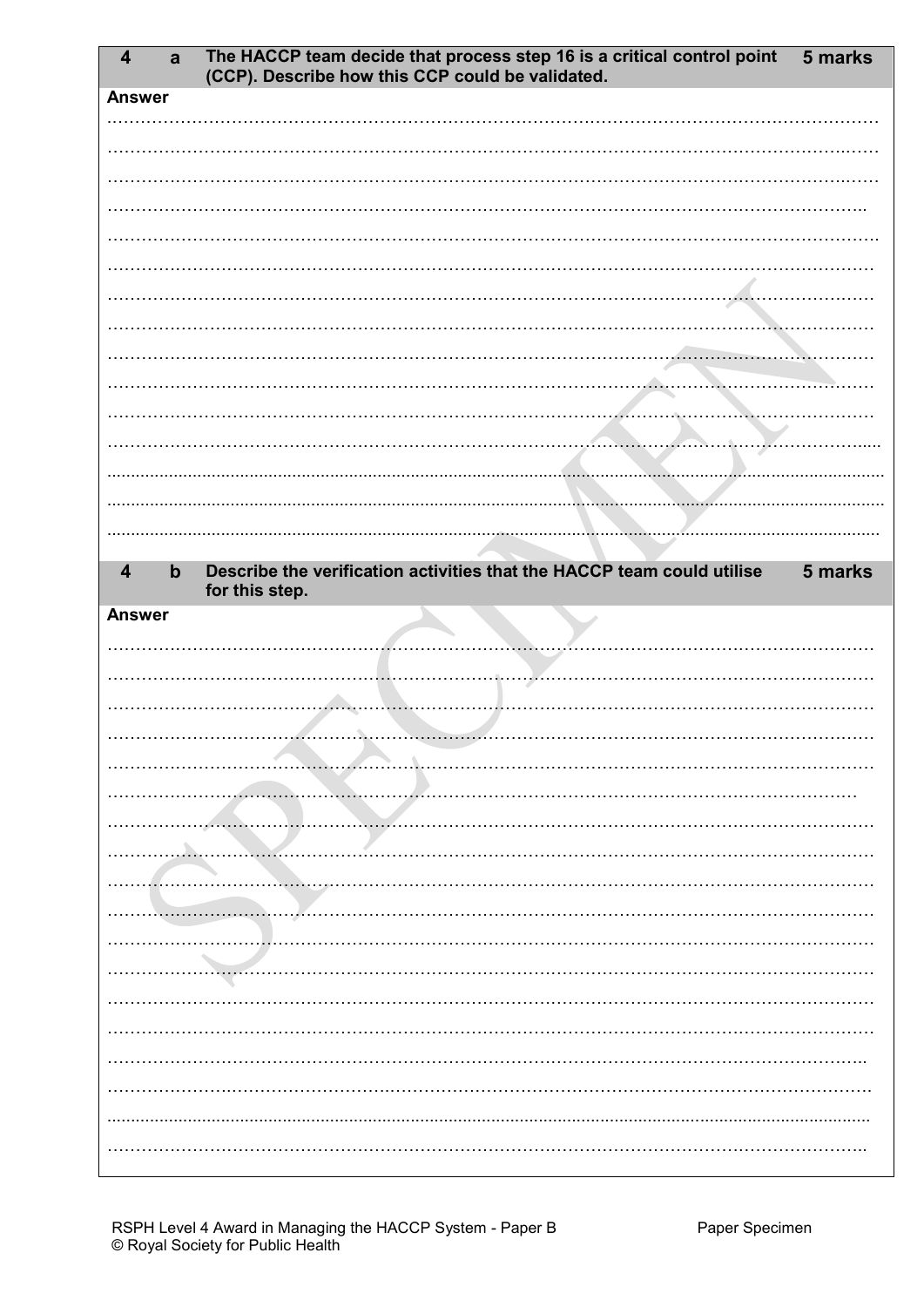| $5\phantom{1}$ | $\mathbf{a}$ | With the addition of the process step of sieving outline the impact on<br><b>HACCP</b> documentation and records.     | 5 marks |
|----------------|--------------|-----------------------------------------------------------------------------------------------------------------------|---------|
| <b>Answer</b>  |              |                                                                                                                       |         |
|                |              |                                                                                                                       |         |
|                |              |                                                                                                                       |         |
|                |              |                                                                                                                       |         |
|                |              |                                                                                                                       |         |
|                |              |                                                                                                                       |         |
|                |              |                                                                                                                       |         |
|                |              |                                                                                                                       |         |
|                |              |                                                                                                                       |         |
|                |              |                                                                                                                       |         |
|                |              |                                                                                                                       |         |
|                |              |                                                                                                                       |         |
|                |              |                                                                                                                       |         |
|                |              |                                                                                                                       |         |
|                |              |                                                                                                                       |         |
|                |              |                                                                                                                       |         |
|                |              |                                                                                                                       |         |
| $5\phantom{1}$ | $\mathbf b$  | In addition to the HACCP plan outline the HACCP documentation and<br>records that would be relevant to this scenario. | 5 marks |
| <b>Answer</b>  |              |                                                                                                                       |         |
|                |              |                                                                                                                       |         |
|                |              |                                                                                                                       |         |
|                |              |                                                                                                                       |         |
|                |              |                                                                                                                       |         |
|                |              |                                                                                                                       |         |
|                |              |                                                                                                                       |         |
|                |              |                                                                                                                       |         |
|                |              |                                                                                                                       |         |
|                |              |                                                                                                                       |         |
|                |              |                                                                                                                       |         |
|                |              |                                                                                                                       |         |
|                |              |                                                                                                                       |         |
|                |              |                                                                                                                       |         |
|                |              |                                                                                                                       |         |
|                |              |                                                                                                                       |         |
|                |              |                                                                                                                       |         |
|                |              |                                                                                                                       |         |
|                |              |                                                                                                                       |         |
|                |              |                                                                                                                       |         |
|                |              |                                                                                                                       |         |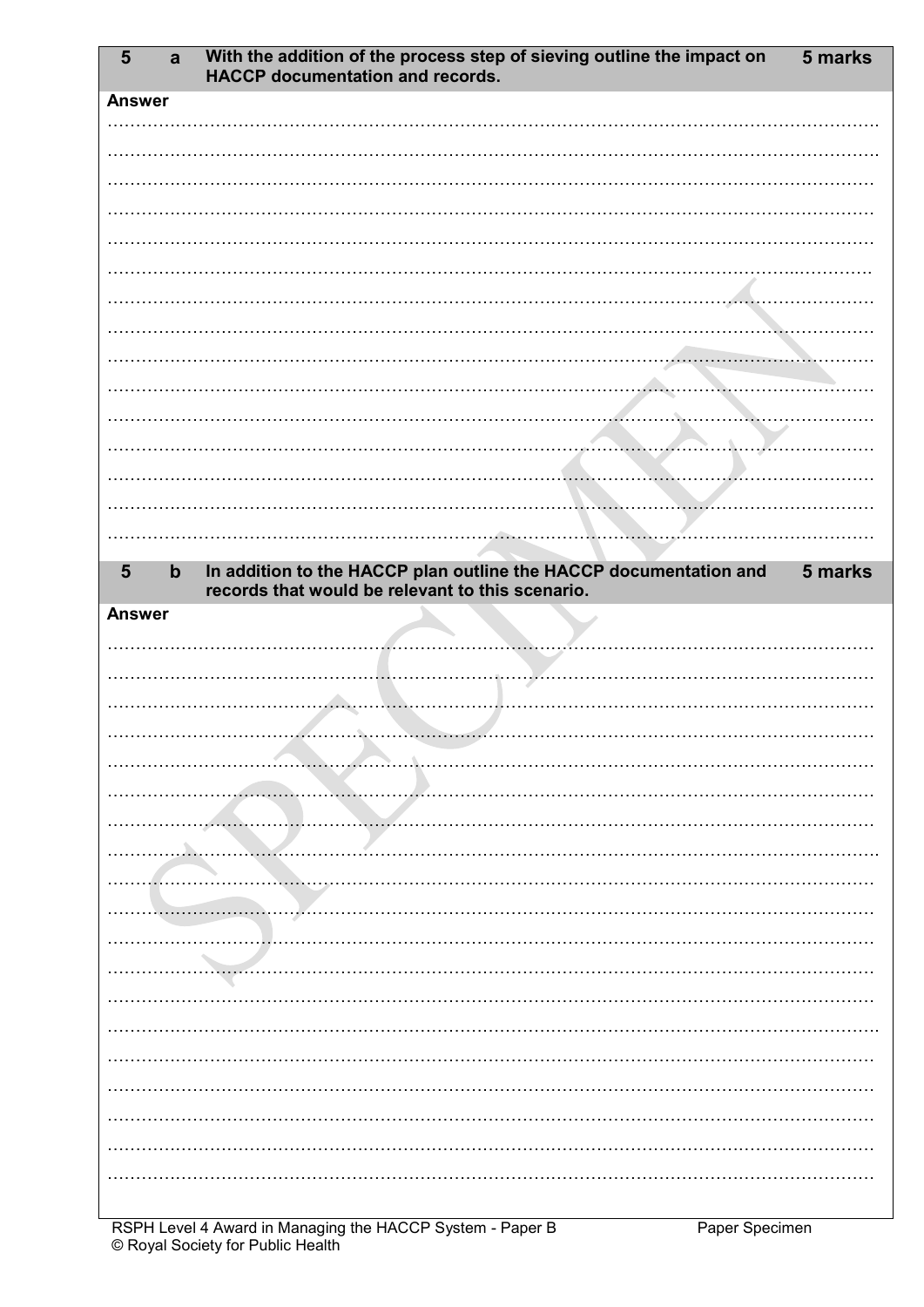**END OF PAPER B**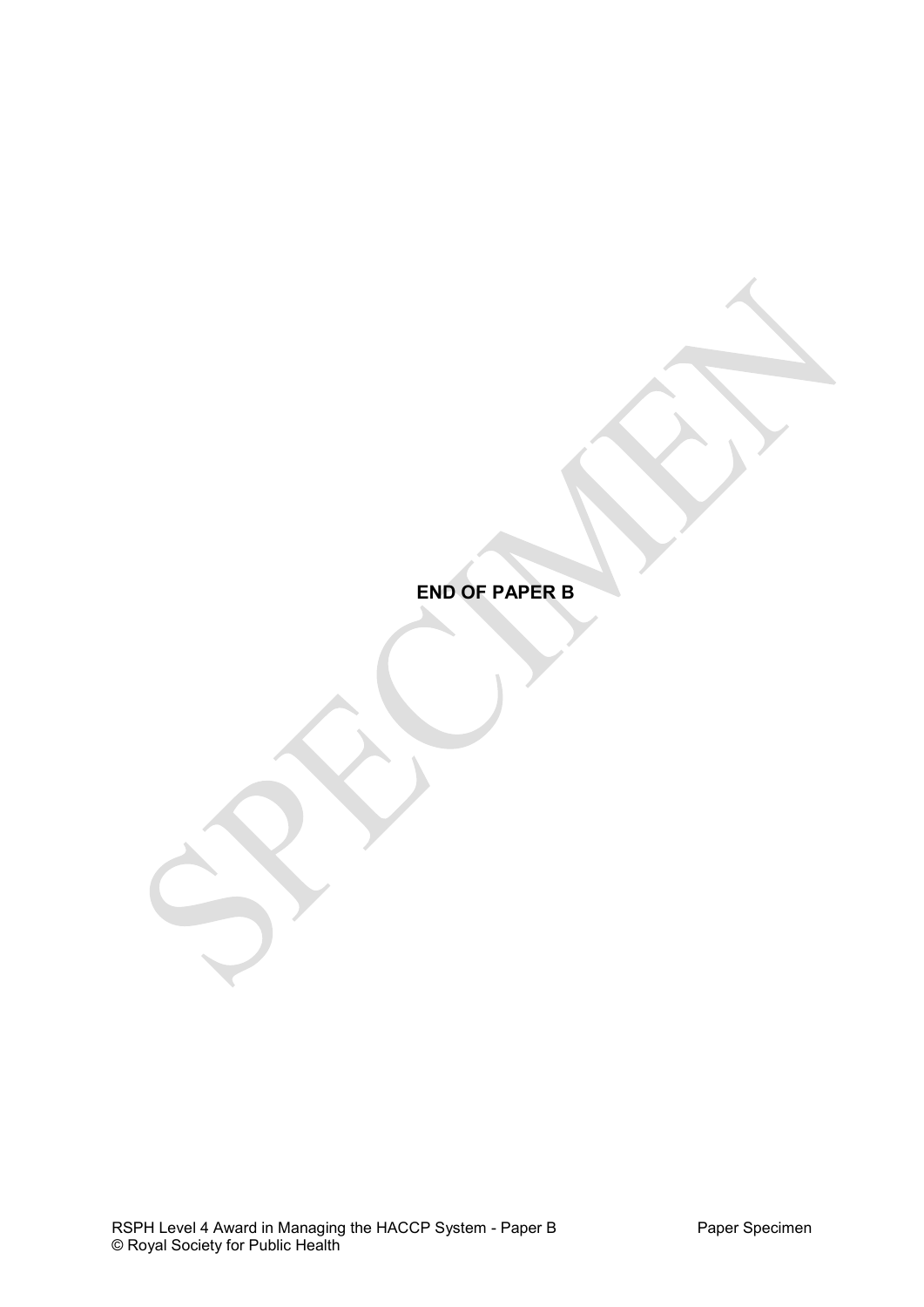(Answer questions in sequence)



Proceed to the next identified hazard in the described process.

Acceptable and unacceptable levels need to be defined within the overall objectives in identifying the CCPs of HACCP plan.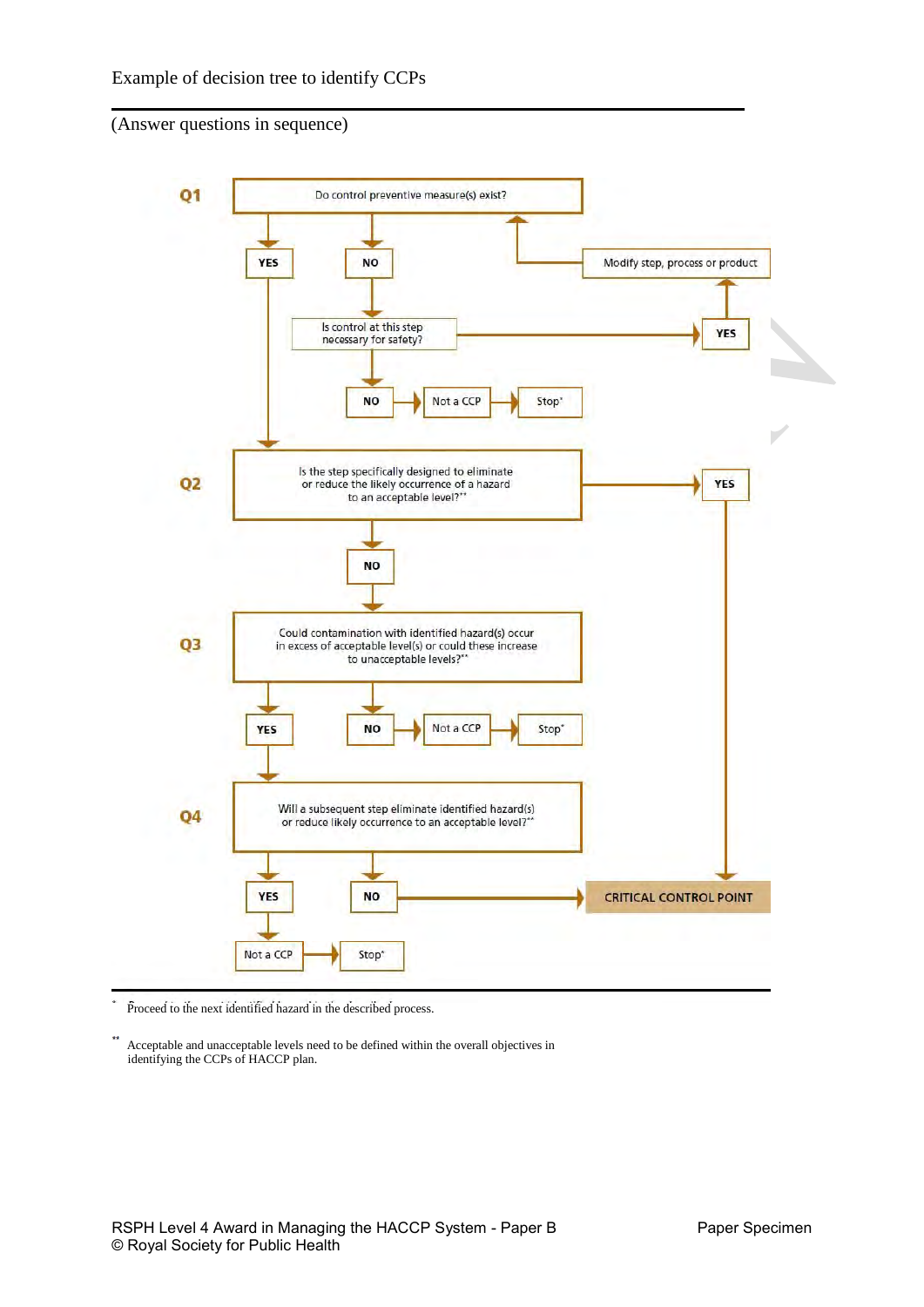In order to grow bacteria require a source of nutrients, an appropriate atmosphere, neutral or alkaline conditions, available moisture and an appropriate temperature.

A large number of bacteria are able to grow with or without oxygen. Some bacteria (known as obligate aerobes) will only grow if oxygen is present. Other bacteria (obligate anaerobes) will only grow in the absence of oxygen.

Most bacteria grow best in a neutral or alkaline environment. Bacteria do not grow well in foods which are too acidic ((with a pH of less than 4.5)), the more acidic the food, the less likely they are to support the growth of bacteria.

Foods that are dried or high in salt or sugar have reduced available moisture content. Bacteria will grow poorly on these foods.

Most bacteria will not grow in cold conditions, or will only grow and divide slowly. High temperatures will also inhibit the growth of bacteria, most food poisoning bacteria are killed if exposed to a temperature of 70°C for two minutes or more. The optimum temperature range for the growth of most bacteria is 5°C to 63°C. This is known as the 'temperature danger zone'.

#### **Spore Production by Bacteria**

Some bacteria are able to produce spores. These are highly resistant structures that allow the bacterial cell to survive adverse conditions such as high temperatures, lack of moisture and disinfectants. Normal cooking and processing temperatures may not be high enough to destroy any spores present in food. If cooking and processing is followed by slow cooling the spores may germinate, allowing rapid multiplication of bacteria.

Some spore formers are obligate anaerobes. The presence of oxygen will stimulate spore production in these bacteria. These spores may later germinate if the environment becomes anaerobic.